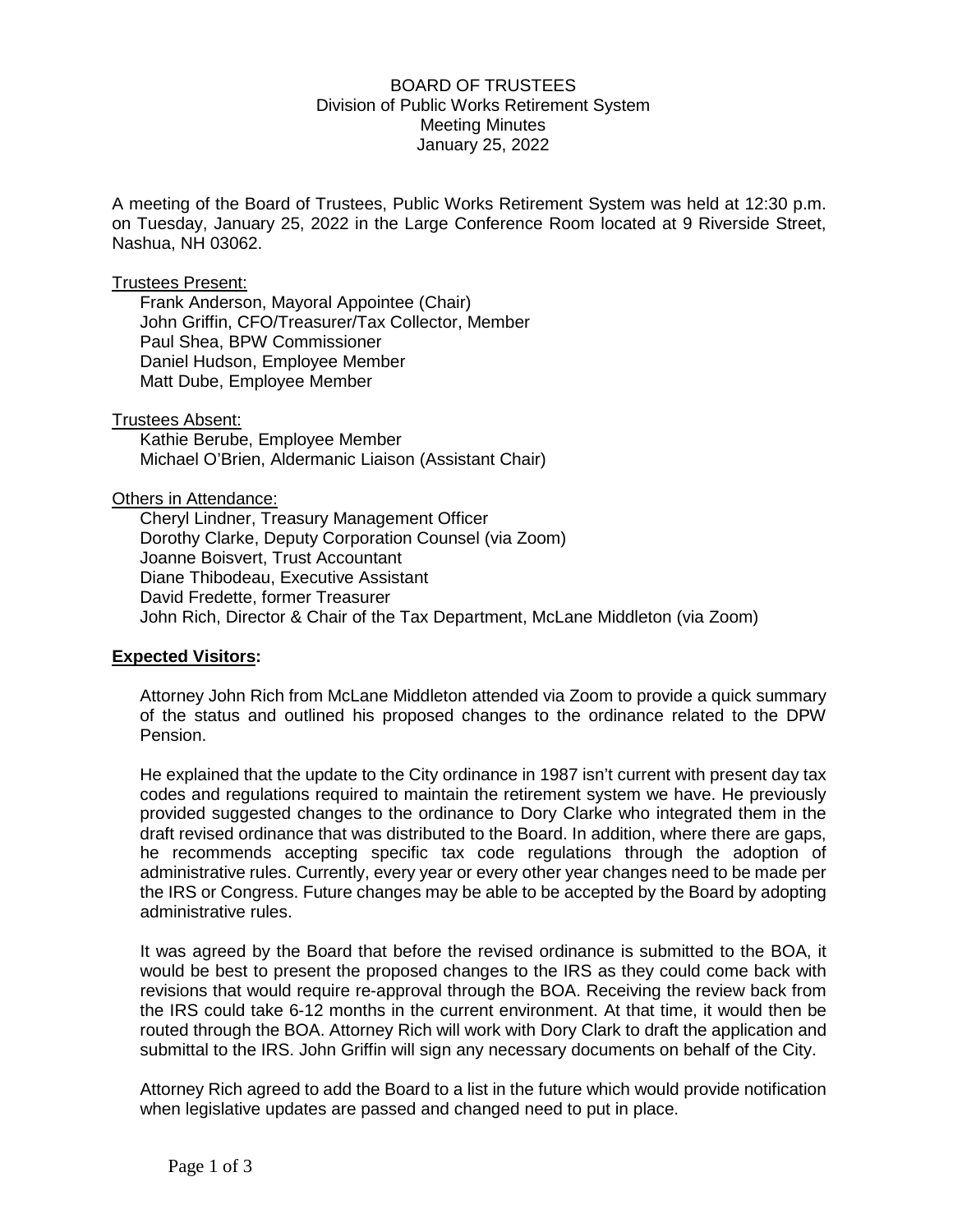**MOTION:** Frank Anderson moved to give City Council Dory Clark and John Rich the formal formal approval to submit the draft ordinance to the IRS for review and approval.

**SECONDED BY:** BPW Commissioner, Paul Shea **MOTION CARRIED:** Unanimously **DISCUSSION**:

## **Minutes of the Meeting:**

The minutes of the December 14, 2021 meeting were presented for review and acceptance.

**MOTION BY:** Trustee, Frank Anderson moved to approve the minutes of the December 14, 2021 meeting. **SECONDED BY:** Trustee, Dan Hudson **MOTION CARRIED:** Unanimously **DISCUSSION**:

## **Personnel:**

**A. MOTION BY:** Trustee, Frank Anderson moved to approve the return of contributions to Cecile Cushing (surviving beneficiary of Joseph Anderson) in the amount of \$76,468.41 with the amendment stating that the amended interest accrued of \$2,941.09. **SECONDED BY:** Trustee, Matt Dube **MOTION CARRIED:** Unanimously **DISCUSSION:**

The return of contributions for Joseph Anderson's beneficiary, Cecile Cushing, was presented to the Trustees. It was noted that there isn't a death benefit because Mr. Anderson was still employed at the time of death. It was also noted that the 4% interest calculated on the form was incorrect. The Board approved the return of contributions in the amount of \$76,468.41 which includes revised interest in the amount of \$2,941.09.

**B. MOTION BY:** BPW Commissioner, Paul Shea moved to approve the return of contributions for Mr. John Trowbridge in the amount of \$36,732.51. **SECONDED BY:** Trustee, Frank Anderson **MOTION CARRIED:** Unanimously **DISCUSSION:** 

Return of contributions to John Trowbridge was presented to the Trustees. The Board approved the return of contributions in the amount of \$36.732.51.

**C. MOTION BY:** Trustee, Frank Anderson moved to approve the communication from Hooker & Holcombe to Ms. Diane Gay informing her that a check will be sent to her for return of contributions in the amount of \$29,834.07. **SECONDED BY:** Trustee, Matt Dube **MOTION CARRIED:** Unanimously **DISCUSSION:**

The return of contributions to Dianne Gay was discussed. It was stated that she never responded to the letter from Hooker & Holcombe which outlined her options so she loses the option to roll over the money to an IRA but will receive the full amount she contributed via check.